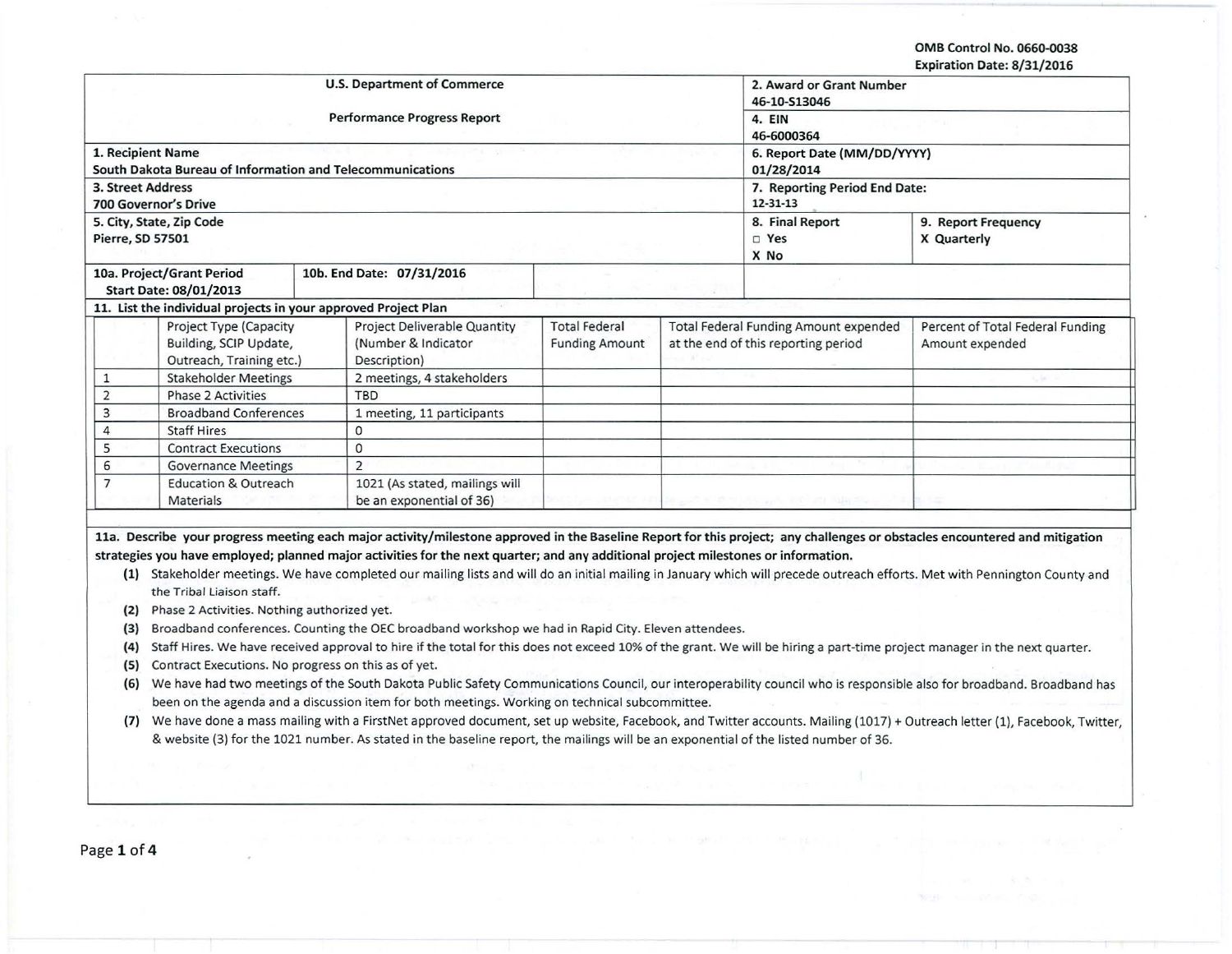I :

11b. If the project team anticipates requesting any changes to the approved Baseline Report in the next quarter, describe those below. Note that any substantive changes to the Baseline Report must be approved by the Department of Commerce before implementation.

Working through Claudia Wayne, I was given approval to make changes in our plan, in this case hiring a Project Manager if the total changes did not exceed 10% of the total grant amount (appx \$150,000). As the position will start off part-time, I do not believe that we will exceed this amount.

llc. Provide any other information that would be useful to NTIA as it assesses this project's progress.

Our distribution lists are for the most part completed, and we plan to do a mailing hopefully before the end of January. From that same process we will be soliciting participation in our broadband subcommittee, which will reside under our Public Safety Communications Council, our interoperability governance for LMR

lld. Describe any success stories or best practices you have identified. Please be as specific as possible.

We are loading our entire user community into the CASM tool, which allows us both a mapping function and capability for an export to a mailing list.

12. Personnel

12a. If the project is not fully staffed, describe how any lack of staffing may impact the project's time line and when the project will be fully staffed.

We are working with the PMO to determine if we can reprogram funding from contractual services to personal services (FTE) to fund a project manager to assist the program manager with the day to day activities.

## 12b. Staffing Table -

|                               | <b>Job Title</b>                                                                                                                      | FTE % |         |                                                     |       | Project(s) Assigned |                                                                   |                       | Change                 |
|-------------------------------|---------------------------------------------------------------------------------------------------------------------------------------|-------|---------|-----------------------------------------------------|-------|---------------------|-------------------------------------------------------------------|-----------------------|------------------------|
|                               | 30<br>Provide oversight of all SLIGP project activities<br><b>SWIC/Project Manager</b>                                                |       |         |                                                     |       |                     |                                                                   |                       |                        |
|                               | Radio System Chief Engineer                                                                                                           | 10    |         | Identification of potential clients for outreach    |       |                     |                                                                   |                       |                        |
|                               | <b>BIT Telecommunications Secretary</b>                                                                                               | 10    |         | Provide administrative support for grant management |       |                     |                                                                   |                       |                        |
| Program Manager               |                                                                                                                                       | 10    |         |                                                     |       |                     | Provide administrative support for Broadband Subcommittee         |                       |                        |
| <b>Chief Terminal Officer</b> |                                                                                                                                       | 10    |         |                                                     |       |                     | Identification and integration of current databases into FirstNet |                       |                        |
| East River Radio Tech         |                                                                                                                                       |       |         | Assist contractors with outreach                    |       |                     |                                                                   |                       |                        |
|                               | Assist contractors with outreach<br>West River Radio Tech                                                                             |       |         |                                                     |       |                     |                                                                   |                       |                        |
|                               |                                                                                                                                       |       |         | Add Row                                             |       | Remove Row          |                                                                   |                       | Service Company        |
|                               | 13. Subcontracts (Vendors and/or Subrecipients)                                                                                       |       |         |                                                     |       |                     |                                                                   |                       |                        |
|                               | 13a. Subcontracts Table - Include all subcontractors. The totals from this table must equal the "Subcontracts Total" in Question 14f. |       |         |                                                     |       |                     |                                                                   |                       |                        |
| Name                          | Subcontract Purpose                                                                                                                   | Type  | RFP/RFQ | Contract                                            | Start | End                 | <b>Total Federal</b>                                              | <b>Total Matching</b> | Project and % Assigned |

Page 2 of 4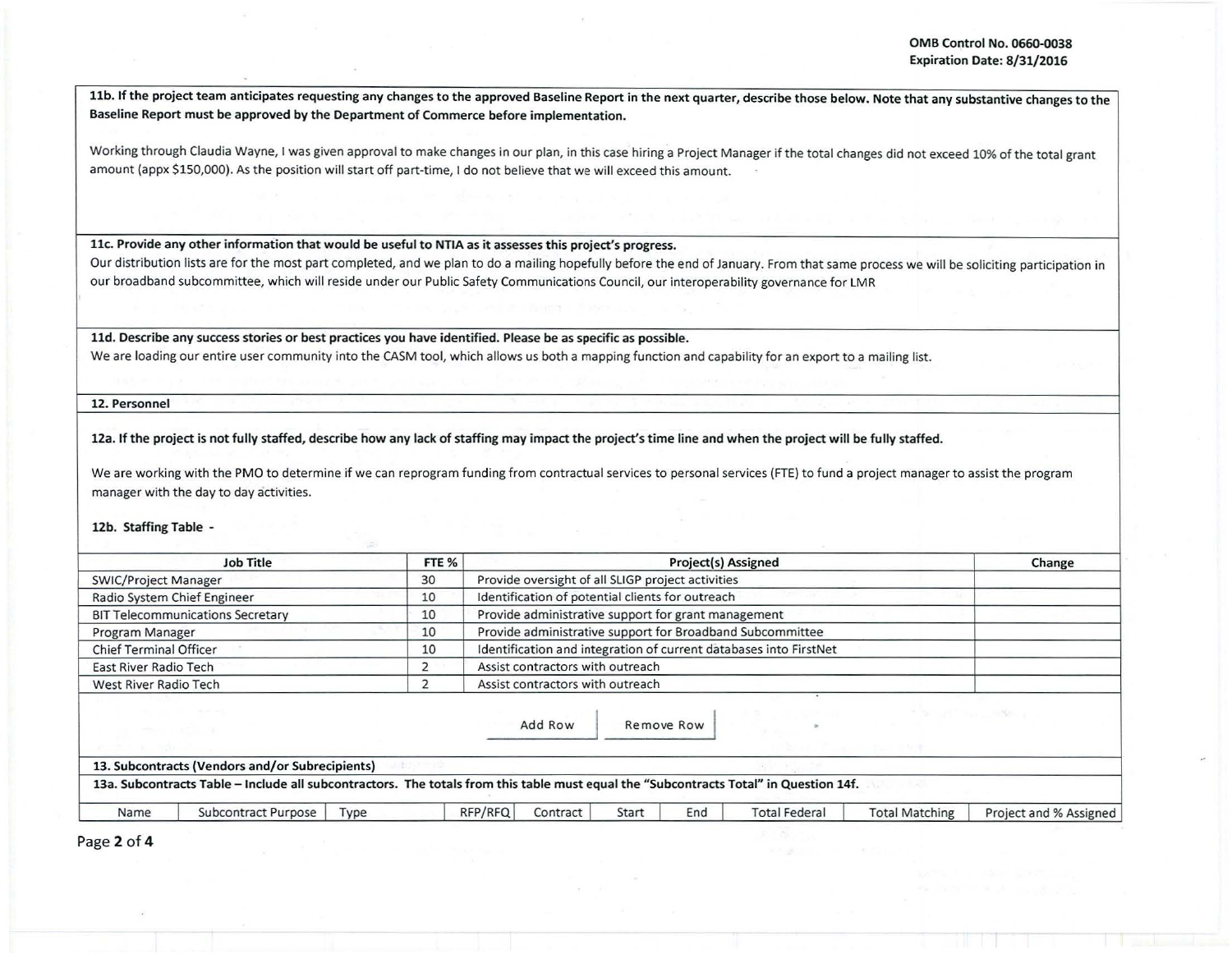## **OMB Control No. 0660-Q038 Expiration Date: 8/31/2016**

|                                |                                                                                     | (Vendor/Subrec.) | Issued<br>(Y/N) | Executed<br>(Y/N) | Date       | Date       | <b>Funds Allocated</b> | <b>Funds Allocated</b> |           |
|--------------------------------|-------------------------------------------------------------------------------------|------------------|-----------------|-------------------|------------|------------|------------------------|------------------------|-----------|
| Legal Rep                      | Formalize agreements<br>with local<br>governments                                   | Vendor           | N               | N                 | TBD        | <b>TBD</b> | \$75,000               |                        | <b>NA</b> |
| Regional<br>Contractors<br>(3) | Provide outreach &<br>data collection<br>statewide                                  | Vendor           | N               | N                 | <b>TBD</b> | <b>TBD</b> | \$558,000              | 0                      | <b>NA</b> |
| Web<br>Development             | Upgrade the SD PS<br>Broadband website                                              | Vendor           | N               | N                 | TBD        | TBD        | $\mathbf{0}$           | \$51,000               | 60        |
| Regional Plan<br>Coordinator   | Align the SD plan with<br>other states and look<br>to utilize regional<br>resources | Vendor           | N               | N                 | <b>TBD</b> | TBD        | \$180,000              |                        |           |
| <b>SCIP</b><br>Contractor      | Help the State update<br>the Broadband<br>portion of the SCIP                       | Vendor           | N               | $\mathsf{N}$      | <b>TBD</b> | TBD        | \$30,000               |                        |           |
|                                |                                                                                     |                  |                 |                   |            |            |                        |                        |           |

Add Row

Remove Row

**13b. Describe any challenges encountered with vendors and/or subrecipients.** 

None at this time. We will start working on procurement of contracts for regional reps next quarter. SDPSBN website is on line psbn.sd.gov, but we have not been billed for those services yet.

## **14. Budget Worksheet**

Columns 2, 3 and 4 must match your current project budget for the entire award, which is the SF-424A on file. Only list matching funds that the Department of Commerce has already approved.

| Project Budget Element (1)   | <b>Federal Funds</b><br>Awarded (2) | <b>Approved Matching</b><br>Funds (3) | <b>Total Budget</b><br>(4) | <b>Federal Funds</b><br>Expended (5) | <b>Approved Matching Funds</b><br>Expended (6) | Total Funds Expended (7) |
|------------------------------|-------------------------------------|---------------------------------------|----------------------------|--------------------------------------|------------------------------------------------|--------------------------|
| a. Personnel Salaries        | 0.00                                | 55,683.00                             | \$55,683.00                | 0.00                                 | 6,813.00                                       | 6,813.00                 |
| b. Personnel Fringe Benefits | 0.00                                | 11,137,00                             | \$11,137.00                | 0.00                                 | 930.00                                         | 930.00                   |
| c. Travel                    | 240,579.00                          | 127,684.00                            | \$368,263.00               | 0.00                                 | 6,313.00                                       | 6,313.00                 |
| d. Equipment                 | 21,000.00                           | 0.00                                  | \$21,000.00                | 0.00                                 | 0.00                                           | 0.00                     |

Page **3 of 4**